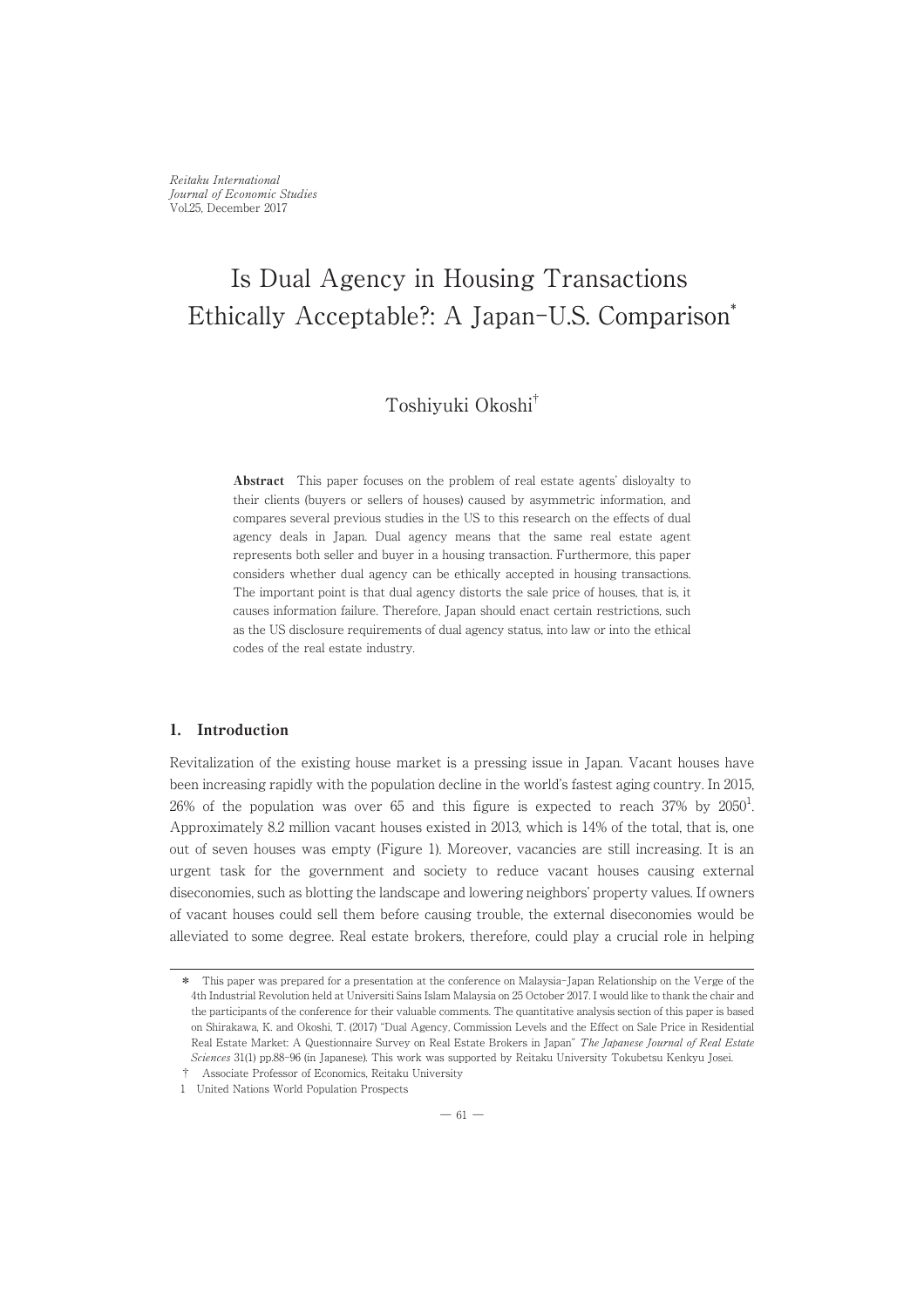



Source: Ministry of Internal Affairs and Communications (Japan)





owners of vacant houses to sell them, thereby stimulating housing transactions. However, the size of the existing house market is quite small in Japan, compared to other advanced countries; the market share of existing houses was 14.7% in Japan, 83.1% in the US, 87.0% in the UK and 68. 4% in France (Figure 2). Why is it extremely low only in Japan? There could be multiple reasons, for instance, the preference for quake-resistant new houses in earthquake country, the short durable lifetime of wooden dwellings compared to Western stone-built houses, the preferential taxation system for newly built houses, and the distrust of real estate brokers triggered by asymmetric information issues.

This paper focuses on the problem of real estate agents' disloyalty to their clients (buyers or sellers) caused by asymmetric information, and introduces several previous studies from the US which we compare to our research on the effects of dual agency deals in Japan. Dual agency is the representation of both seller and buyer by the same agent in a housing transaction. Furthermore, the paper questions whether accepting dual agency in housing transactions is ethical.

 $-62-$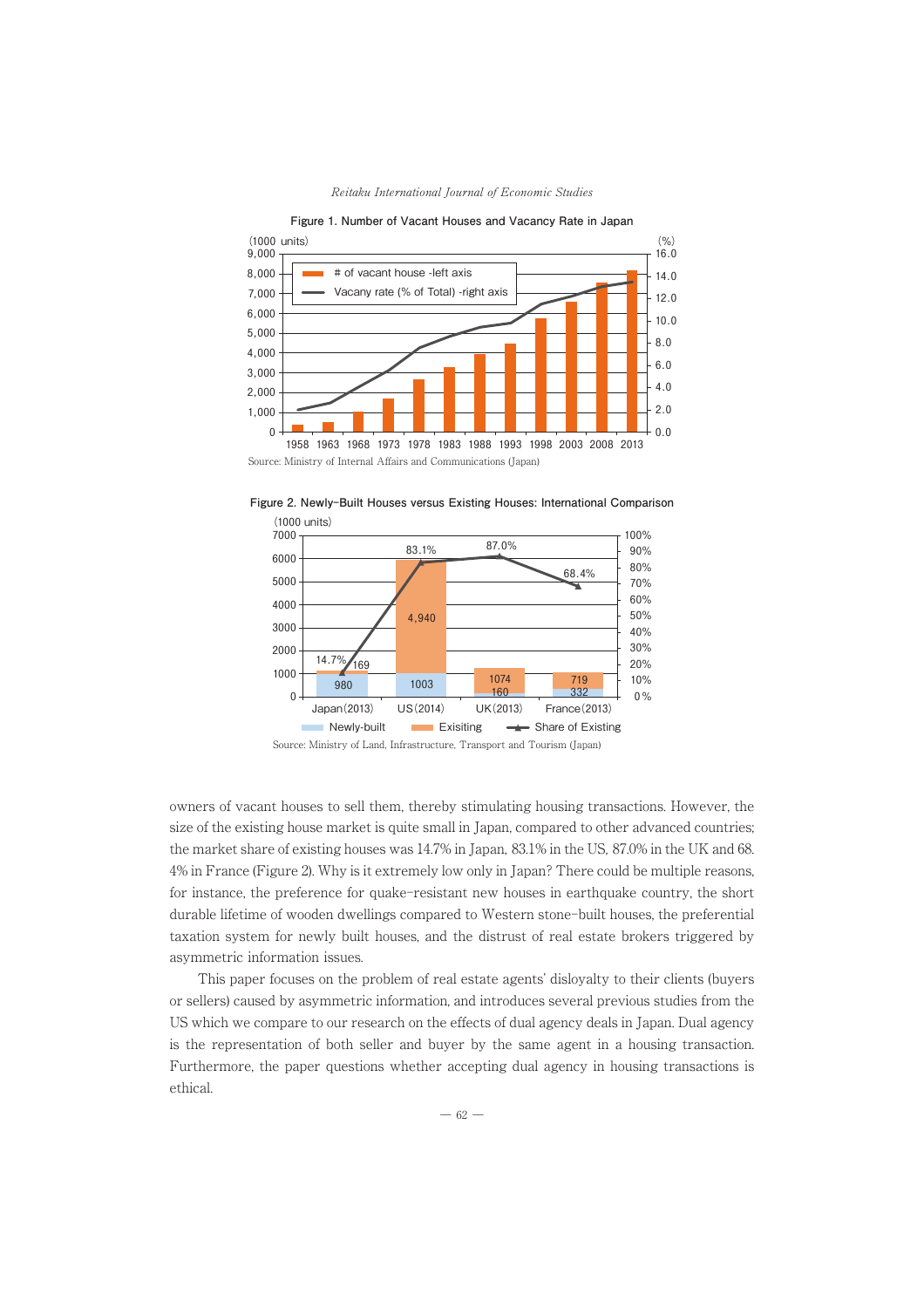Is Dual Agency in Housing Transactions Ethically Acceptable?

## 2. Information Failure in the Existing House Market

The asymmetric information problem in the existing house market can occur in two basic situations. Firstly, it happens where buyers have less knowledge of the quality of the house than sellers do; the problem of hidden characteristics and adverse selection. Secondly, it happens when principals (buyers or sellers) are not able to monitor the agents' behavior; the problem of hidden actions and moral hazard.

In typical housing transactions, sellers have more information about the houses than buyers do; the information contains not only the condition of the house that is visible or invisible on the surface, but also transaction history such as the sale price of past transactions. In a market with asymmetric information, the willingness to pay of buyers exposed to risk of purchasing "lemons" could be low, and the sellers providing high-quality houses would withdraw from the market. Only poor-quality houses are left, as a result, and the market would shrink. In the case of the problem of hidden characteristics, real estate brokers with abundant experience and knowledge of house trading are helpful to buyers worrying about unfair trades, and contribute to preventing the market from being lemon-ized.

Intentionally hidden actions of real estate agents are a moral hazard, while the adverse selection problem occurs without the will of the market participants.

### Dual Agency versus Single Agency

In housing transactions, the term "dual agency" indicates that a real estate broker represents both seller and buyer in the same transaction, which could cause a conflict of interest; the buyer (seller) generally wants to buy (sell) the house at lowest (highest) price, but the dual-agent owes a fiduciary duty to both principals in the same deal. On the other hand, "single agency" means that an agent will represent the interests of either seller or buyer but not both clients in the same transaction. In other words, the single-agent will represent only one side and have loyalty to his client. This relationship between brokers and clients in real estate is one of the most common in the US.

Even in single agency, however, real estate agents have the incentive to betray their client's benefit; the agents are more willing than their principals to accept undesirable price in order to reduce trading time (Levitt and Syverson 2008; Rutherford et al. 2005, Hendel et al. 2008). In addition, Kadiyali et al.(2014) indicates that dual agency further distorts the agent's incentives and his behaviors in three ways. First, the agent has an incentive to steer buyers to his own listings (sellers), or to steer sellers to his own buyers rather than alternative buyers (clients of competing brokers) with willingness to pay higher prices. Second, the agent could disclose confidential information to only one of his clients, either buyer or seller, helping one in either the search or negotiation phase of the trading process. Third, to hasten the sale, the agent may pressure the buyer (seller) to accept a higher (lower) price in the negotiation phase.

Therefore, allowing dual agency could distort the price mechanism in the market of existing houses, and could incentivize the agent to breach his fiduciary duties; the agent tends to stand by either buyer or seller depending on the situation<sup>2</sup>. The related problem has been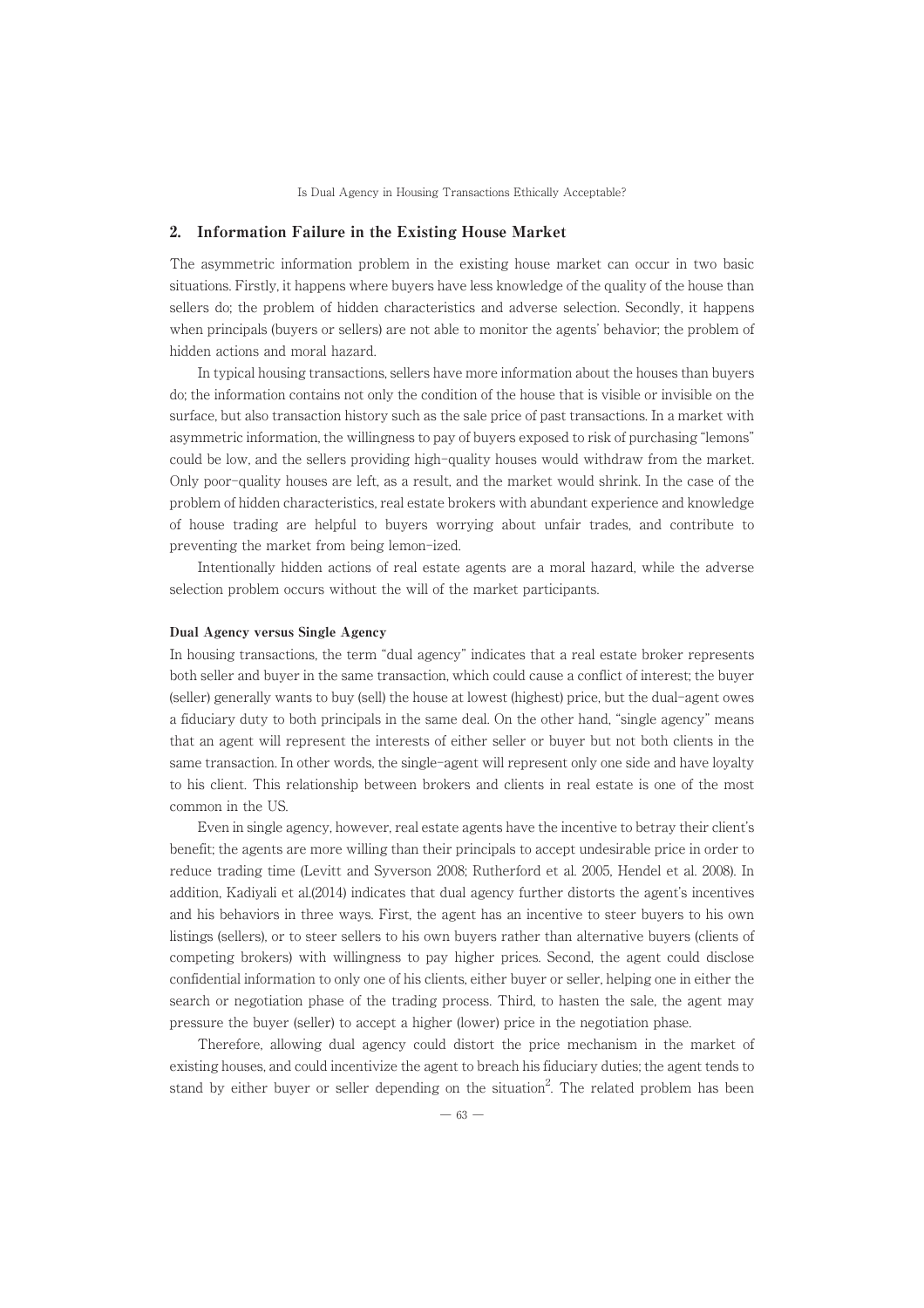## Reitaku International Journal of Economic Studies

arising recently in Japan; it is called "Kakoikomi" meaning that a seller' s agent hides the existence of other potential buyers (clients of competing agents) from sellers. For example, when a competing agent for buyer A (offering the best value) contacts a seller's agent, the seller's agent provides a false report, such as "the house is sold" or "it is under negotiation." He then tries to sell the house to his own buyer B (or tries to find another buyer, C, by himself) in order to earn commissions from both buyer and seller from the same transaction, despite buyer B or C's offering price being lower than buyer A' s. The "Building Lots and Buildings Transaction Business Act" prohibits this "Kakoikomi," but it is difficult for clients and regulatory administration to monitor agents' hidden actions.

## 3. Regulation and Ethics Code of Real Estate Industry Organization

In the US, state law limits dual agency deals in order to prevent real estate brokers' moral hazard. That is, several states prohibit the dual agency deal while others permit it with several types of restriction<sup>3</sup>. A few states, such as Colorado and Maryland, permit within-branch (within-company) agency, in which two agents for both buyer and seller work at same branch (at different branches of the same company), but prohibit dual agency where the same agent represents both buyer and seller. This brokerage relationship is called designated agency. However, in designated agency, two agents from the same company could patronize either buyer or seller; therefore, this type of restriction does not seem effective enough for preventing the moral hazard problem.

As mentioned above, the dual agent has incentives to represent one client to the exclusion of the other, for example, giving confidential information to either buyer or seller, in order to be certain to close a deal. However, if both clients know the dual agency status before agency agreement or negotiation, it would be difficult for the agent to provide advantages to only one side. Several states, such as Hawaii and New York, require dual agents to disclose the dual agency status to both buyers and sellers. The type of disclosure requirement for dual agency varies across states, for example, some states require that agents obtain written acknowledgement of the dual agency status from clients, while other states only require a verbal disclosure. Punitive nullification of operating licenses guarantees the effectiveness of the state law.

In addition to state law, the professional ethos of the US National Association of Realtors, NAR, requires dual agency disclosure. This organization is one of the largest trade associations, with approximately 1.2 million members, which the residential and commercial real estate industry, belongs to, as of November 2017. The Code of Ethics and Standards of Practice of NAR states "Realtors may represent the seller/landlord and buyer/tenant in the same transaction only after full disclosure to and with informed consent of both parties (Standard of Practice  $1-5$ )."

In Japan, on the other hand, the law prohibits real estate brokers from intentionally hiding

<sup>2</sup> Dual agency also has the benefit of efficient transactions; it could save time in matching buyers with sellers, and in negotiating.

<sup>3</sup> Olazabal (2003) explains various types of agency relationships in real estate precisely and extensively (see Appendix).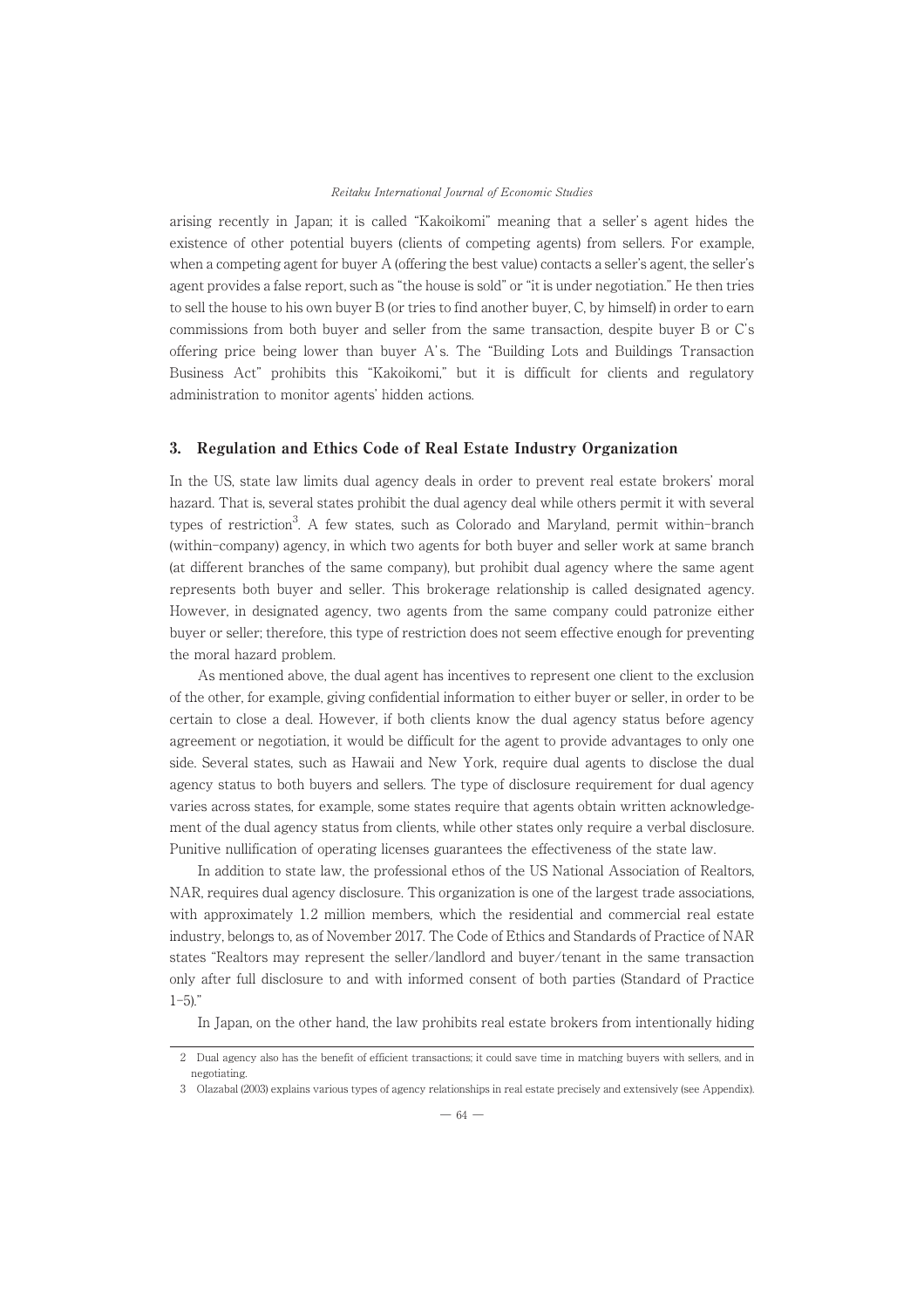Is Dual Agency in Housing Transactions Ethically Acceptable?

**Table 1. A Comparison between Dual Agency and Single Agency Deals in Long Island, New York**

|                     | Dual Agency | Single Agency |
|---------------------|-------------|---------------|
| Sales Price (\$)    | 570.957     | 566.841       |
| List Price (\$)     | 603.003     | 591,381       |
| Time-to-Sale (days) | 82.0        | 842           |
| # of Samples        | 5 247       | 5.641         |

Source: Kadiyali et al.(2014) p.178

Note: About half (48%) of all transactions occurred via dual agency; dual-agent deals (26%), within-branch deals (19%), and within-agency deals (3%).

information related to the housing transaction from their clients, but there are no restrictions on dual agency deals by law or any codes of ethics.

## 4. The Effect of Dual Agency on Housing Transactions

Gardiner et al. (2007) examined the effect of a law change in Hawaii. The State of Hawaii mandated real estate brokers to disclose the fact of dual agency to both seller and buyer before agency agreements in 1984. The study compared the housing transaction data of price and time, pre-regulation (1,989 data in the period 1977-1980) and post-regulation (1,858 data in the period 1987-1989). They found that dual agency reduced the sale price, but the effect was much smaller after the introduction of the new legislation (8.0% versus 1.4%). In addition, dual agency reduced the time of the transactions by about 8.5 % pre-legislation and 8.1 % post-legislation.

Evans and Kolbe (2005) look at the dual agency effect on housing prices using the data of 4, 151 houses traded more than once during 1997-2003 in Memphis, Tennessee. They found that in the first transaction, dual agency had no impact on price, but in the second, it had a negative effect.

Kadiyali et al. (2014) conducted regression analysis, with the dependent variable being the actual transaction price, using 10,888 datasets of houses traded during 2004-2007 in Long Island, New York, and found that dual agency had no net effect on sale prices (Table1). They carried out further regression analysis, adding list price as an independent variable, and explained the lack of effect of dual agency on the sales price as the combination of two countervailing effects. The first is agents exploiting information on internal buyer clients' preferences and willingness to

|                            | $(N=155)$ |
|----------------------------|-----------|
| Single agency only brokers | 19.4%     |
| Single/Dual agency brokers | 64.5%     |
| Dual agency only brokers   | 161%      |

**Table 2. The Relationship between Real Estate Brokers and Clients in Japan**

Source: Shirakawa and Okoshi (2017)

Note: We class the groups of brokers by the levels of commission earned in one transaction.

Single agency only broker: less than 3% of the sale price

Single/Dual agency brokers: 3% or more, but less than 6% of the sale price Dual agency only brokers: 6% or more of the sales price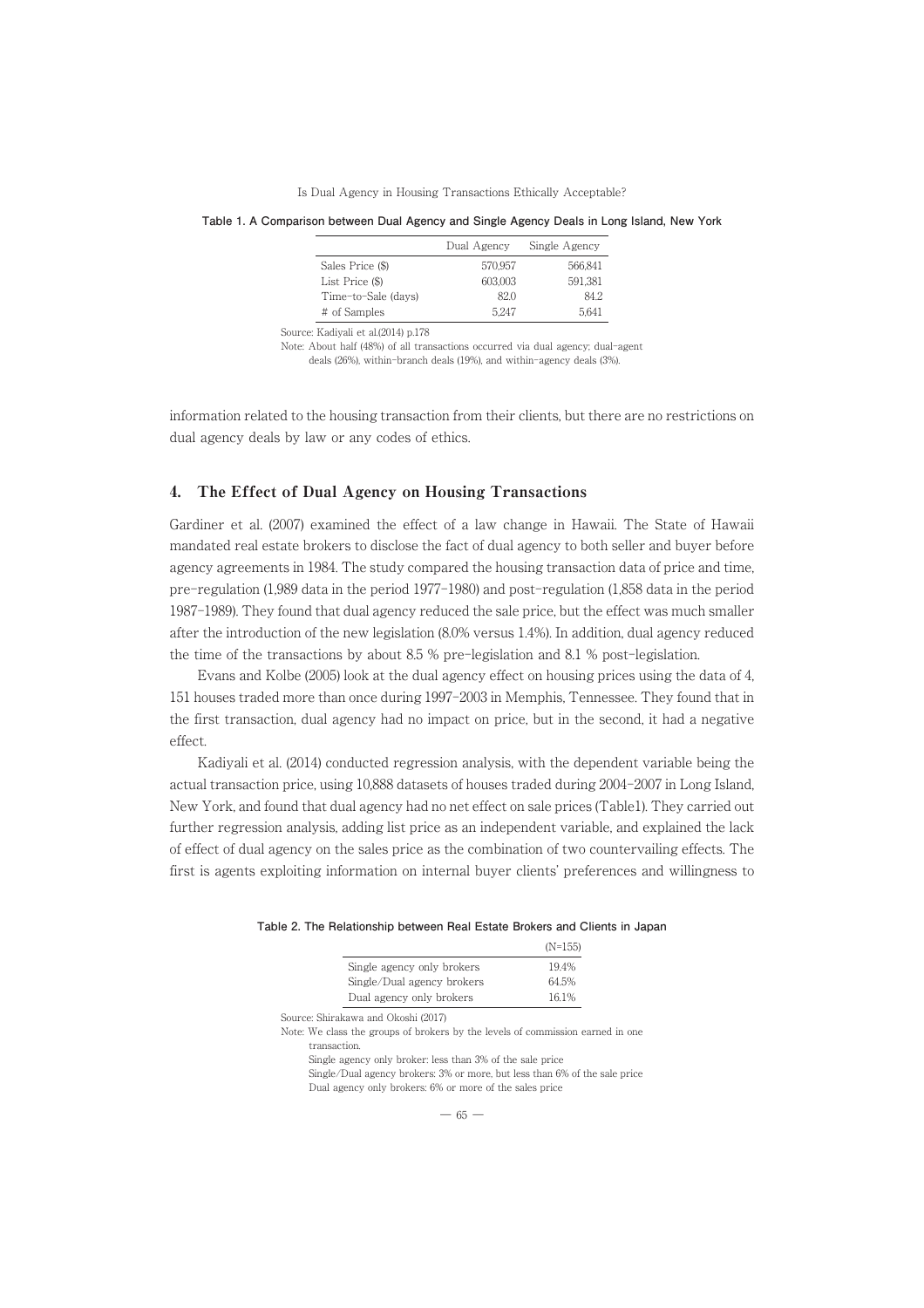## Reitaku International Journal of Economic Studies

pay to help seller clients set a higher list price and ultimately obtain a higher sale price. The second is agents favoring the buyer over the seller in the negotiation phase. New York only permits dual agency when the agent makes full and complete disclosure to and obtains written acknowledgement from both clients. This is also the case in several other states, such as Hawaii mentioned above, and therefore the null effect seems to be a consequence of disclosure regulation.

From the results of previous studies examining the influence of dual agency in the US, we see that the difference in sale price between dual agency and single agency could disappear, especially under sufficient disclosure. The disclosure rule could also work as a deterrent against the agent's moral hazard.

#### The Case of Japan

In Japan, we have rarely conducted quantitative studies about the relationship between real estate agents and clients and the behavior of housing market participants. Therefore, the picture of the effect of dual agency is not clear. The crucial reason for the lack of studies is the difficulty in gaining access to a comprehensive database of housing transactions, the likes of US  $MLS<sup>4</sup>$ . .

Our study (Shirakawa and Okoshi, 2017) attempted to analyze the effect of dual agency on housing transactions in Japan employing the data of questionnaire research on real estate brokers' behavior<sup>5</sup>. We calculated the share of real estate brokers introducing dual agency from the questionnaire data and found that approximately 81% of brokers employed dual agency deals. The share of single-agency-only companies was 19% (Table 2). This estimation indicates that dual agency is the most common deal method in Japan.

We carried out regression analysis to examine the impact of dual agency on house prices, the dependent variable was the average housing transaction price of each broker, and the independent variables were group dummies as follows: the first is the "single-agency-only" group, the second is the "single or dual agency" group, and the third is the "dual-agency-only" group. Table 3 shows the result of the analysis; and we find that the coefficients of "single or dual agency" and "dual-agency-only" are significantly negative. We can see that dual agency significantly reduces the housing price in the existing house market in Japan. This result indicates that dual agency could be a disadvantage for sellers in Japan where the population is decreasing, however, the opposite is possible in growing areas where the dual-agent holds more buyers than sellers as his own clients.

<sup>4</sup> Multiple Listing Service (MLS) is a service used by a group of real estate brokers, and it allows each of them to see one another's listings of properties for sale. MLS creates an electronic database of the houses for sale and those sold before. The database consists of abundant information about houses, such as owner, location, tax, characteristics, estimated value, market conditions, mortgage history, foreclosure history, property map, neighbor details etc.

<sup>5</sup> The Land Institute of Japan carried out a questionnaire survey of real estate brokers to find out whether the existing house market had grounds for working healthily in Japan. One thousand questionnaires were mailed to real estate brokers across the country during January-February of 2015, and 247 (24.7%) valid responses were recieved.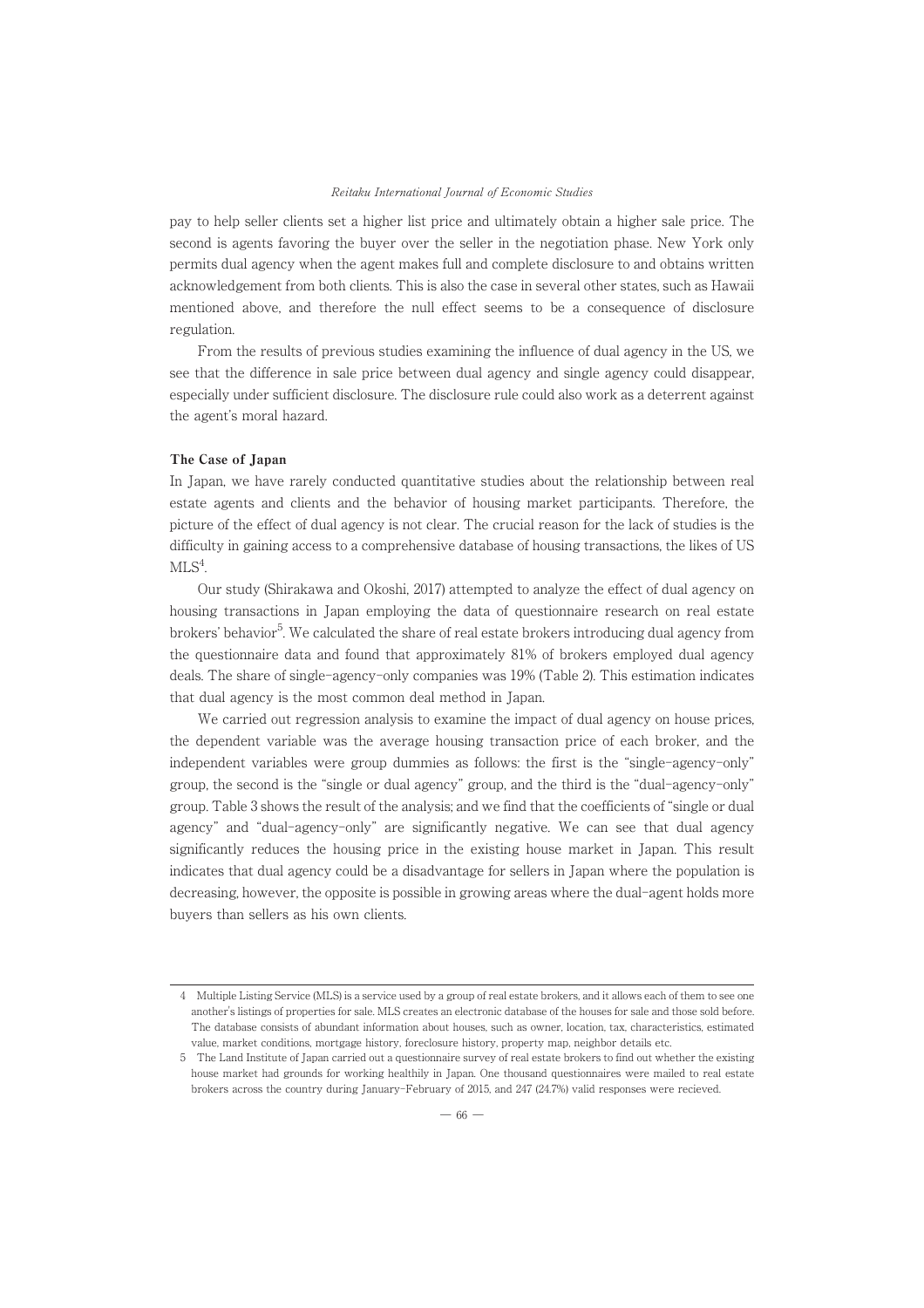Is Dual Agency in Housing Transactions Ethically Acceptable?

**Table 3. The Relationship between Real Estate Brokers and Clients in Japan**  $(x, 1, 1, 1)$ 

|                         |                |           |               | $(CCL=VI)$ |  |
|-------------------------|----------------|-----------|---------------|------------|--|
|                         | model 1        |           | model 2       |            |  |
|                         | coef           | <b>SE</b> | coef          | <b>SE</b>  |  |
| Intercept               | 53701313***    | 8255161   | 42861517***   | 9185982    |  |
| Dummy of agency-type    |                |           |               |            |  |
| Single agency only      | (base group)   |           | (base group)  |            |  |
| Single/Dual agency      | $-23162140*$   | 9412332   | $-23562684*$  | 9354495    |  |
| Dual agency only        | $-35090935***$ | 12244382  | $-33310281**$ | 12185069   |  |
| Dummy of # of employees |                |           |               |            |  |
| $1 - 5$                 |                |           | (base group)  |            |  |
| $6 - 10$                |                |           | 6905144       | 7689762    |  |
| $11 -$                  |                |           | 12149065      | 15414726   |  |
| Dummy of location       |                |           |               |            |  |
| Big city area           |                |           | 15567036*     | 7375346    |  |
| Non-big city            |                |           | (base group)  |            |  |
| $R^2$                   | 0.05658        |           | 0.09767       |            |  |
| Adjusted $R^2$          | 0.04417        |           | 0.06739       |            |  |

\*\*\*:  $p < 0.01$ , \*\*:  $p < 0.05$ , \*:  $p < 0.1$ 

Source: Shirakawa and Okoshi (2017) p.96

## 5. Conclusion

The price difference between dual and single agency disappears in the US where real estate brokers employing dual agency deals are required to disclose dual agency status. On the other hand, our research found that dual agency had the effect of reducing the sale price of houses in Japan since there are no restrictions on dual agency that could hightlight the conflict of interests.

Revitalization of the existing house market is a pressing issue in our country where we face a decreasing population and an increase in vacant houses, and yet the size of the market is quite small compared to other advanced countries. One of the reasons for the small market might be the deep mistrust of real estate brokerages. The most common relationship between real estate brokers and clients is dual agency, which would be an incentive for real estate agents to act disloyally to their principals and bring disadvantage to either the house seller or buyer. The question arises whether dual agency in housing transactions is ethically acceptable. Prohibiting dual agency seems an excessive response, because it has the benefit of efficient transactions and sometimes the market participants might only be interested in selling time. The important point is that dual agency distorts market prices, that is, it causes information failure. We therefore recommend the enactment into law or the ethical codes of Japanese real estate industry, certain restrictions, such as the US disclosure requirements of dual agency status.

## References

Evans, R. and Kolbe, P. (2005) "Homeowners' Repeat-Sale Gains, Dual Agency and Repeated Use of the Same Agent," Journal of Real Estate Research, 27(3), pp.267-92.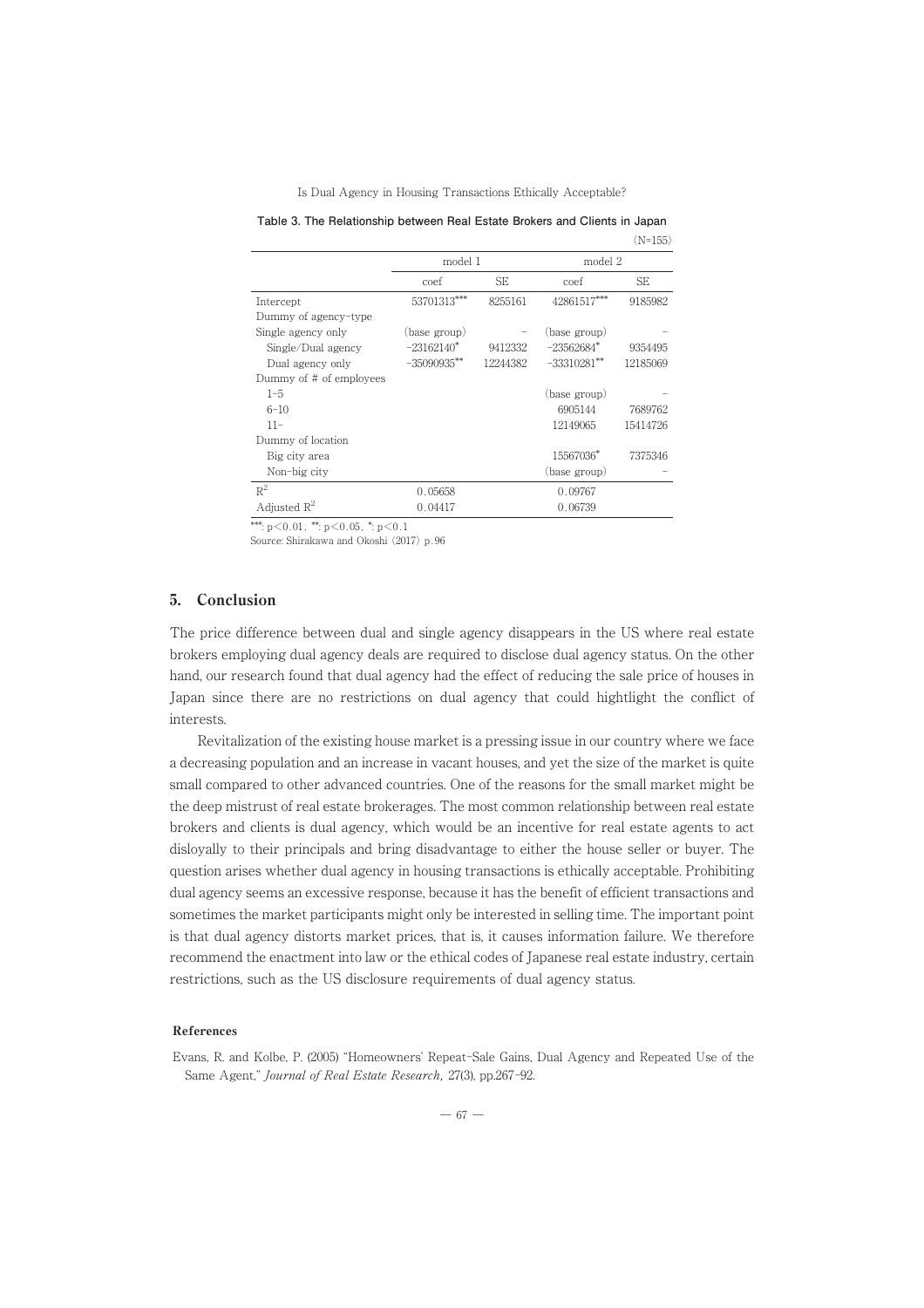- Gardiner, J., Heisler, J., Kallberg, J. G., and Liu, C. H. (2007) "The Impact of Dual Agency," Journal of Real Estate Finance and Economics, 35(1), pp.39-55.
- Hendel, I., Nevo, A., and Ortalo-Magné, F. (2008) "The relative performance of real estate marketing platforms: MLS versus FSBOMadison.com," American Economic Review Papers and Proceedings, pp. 151‒156.
- Kadiyali, V., Prince, J. and Simon, D. H. (2014) "Is Dual Agency in Real Estate a Cause for Concern?" Journal of Real Estate Finance and Economics, 48, pp.164-195.
- Levitt, S., and Syverson, C. (2008) "Market distortion when agents Are better informed: the value of information in real estate transactions," The Review of Economics and Statistics, 90(4), pp.599-611.
- Olazabal, A. (2003) "Redefining realtor relationships and responsibilities: the failure of state regulatory responses," Harvard Journal on Legislation, 40, pp.65-132.
- Rutherford, R., Springer, T., and Yavas, A. (2005) "Conflicts between principals and agents: evidence from residential brokerage," Journal of Financial Economics, 76, 627-665.
- Shirakawa, K. and Okoshi, T. (2017) "Dual Agency, Commission Levels and the Effect on Sale Price in Residential Real Estate Market: A Questionnaire Survey on Real Estate Brokers in Japan)," The Japanese Journal of Real Estate Sciences, 31(1), pp.88-96 (in Japanese).

( Received for publication, November 14, 2017 Revision accepted for publication, December 20, 2017)